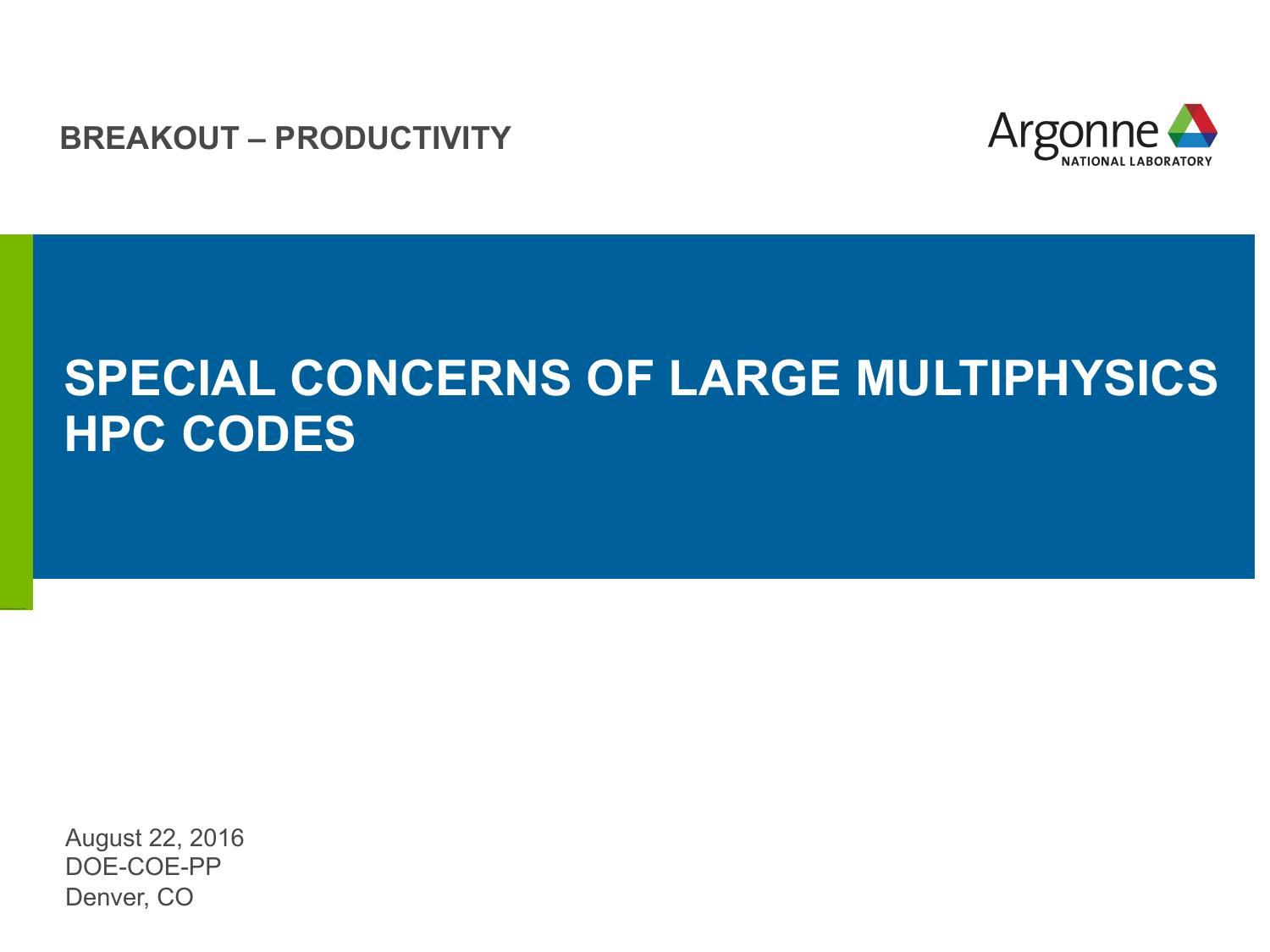# **PERFORMANCE PORTABILITY**

#### **In the past**

- §Programming to a common machine model
	- Separation of concerns
- Obtain some fraction of achievable performance through algorithmic and data structure choices
- Limited platform specific optimization
	- The least productive part of software lifecycle
- §Trade-offs between component performances
- Trade-offs between programmer productivity and performance

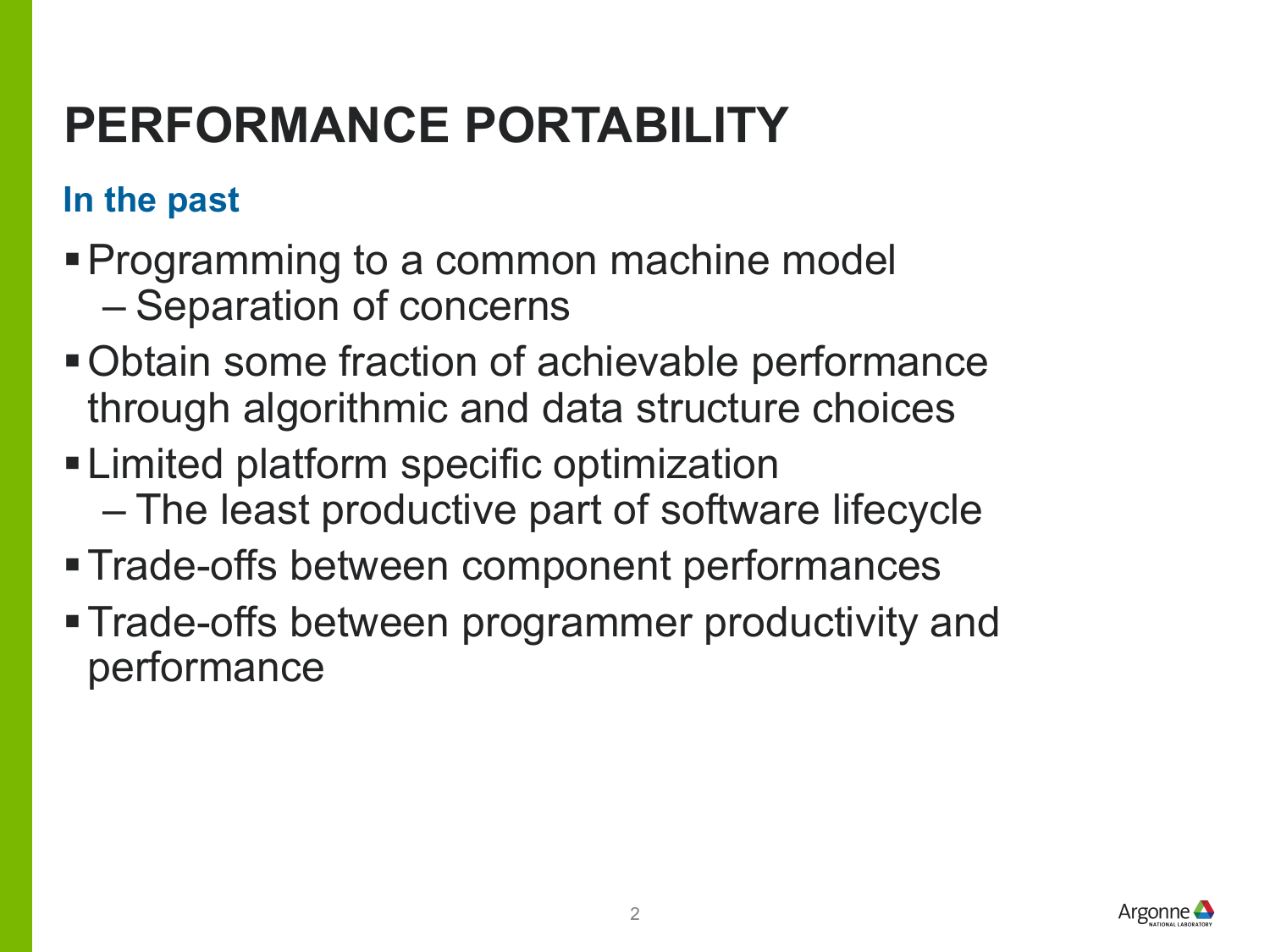# **WHAT CAN VENDORS DO**

- § Continue supporting the features of the language
	- Not to pull the rug from under apps
- If there is a good reason, document
- Enable ways of writing codes that avoid optimization blockers
	- Constructs that can be used to express operations without going into details
- §Science libraries
	- How to write some of them, e.g. sparse solvers
- Perhaps use some resources for buffering next stage data
	- Similar to overlap between computation and communication in MPI

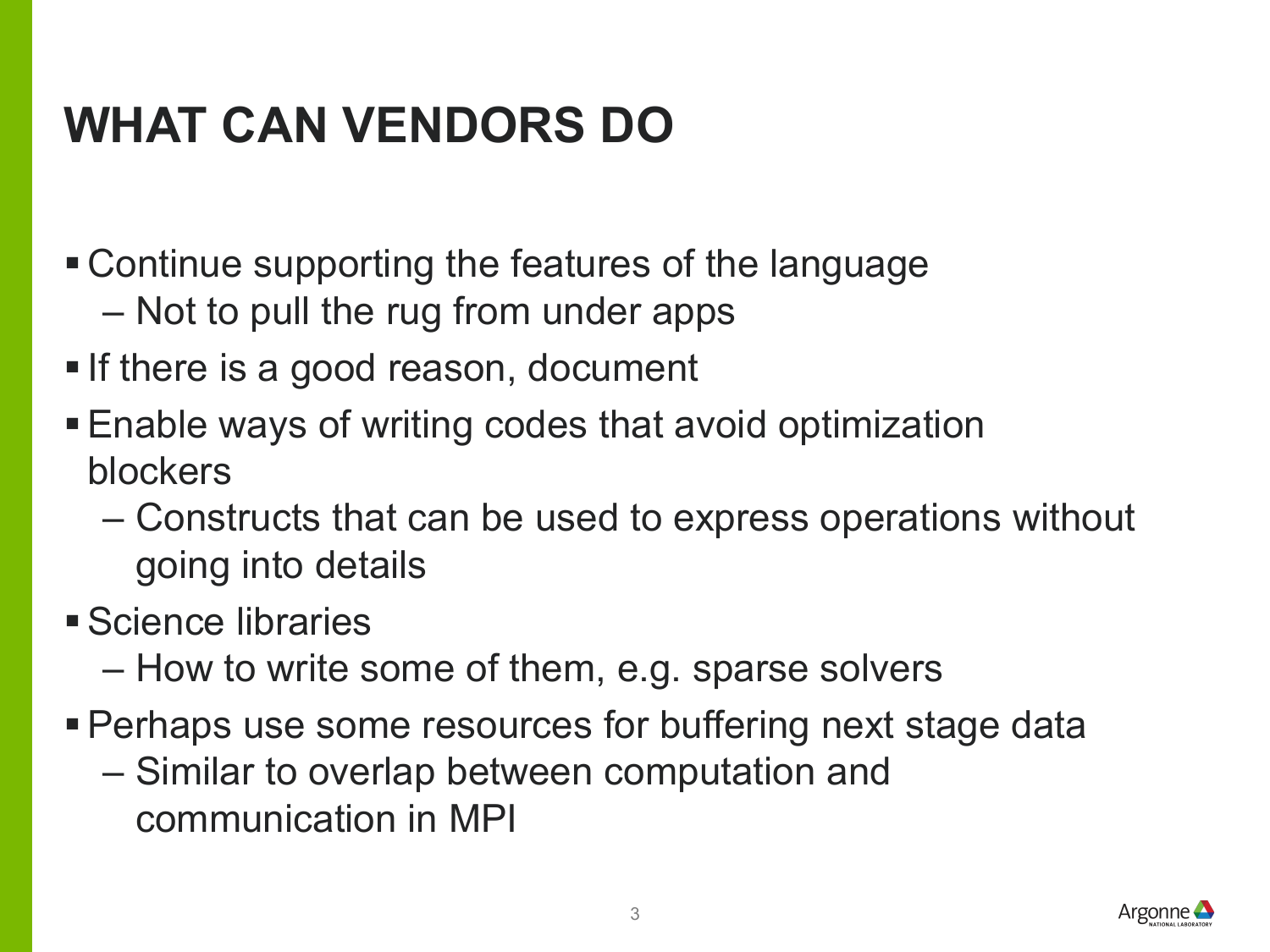## **REFACTORING CHALLENGES**

- Selection of abstractions
	- At what level ?
- §Machine model
	- Not specific platforms
- Cost estimation and resource allocation
- Transition plan
- Coexistence of development and production

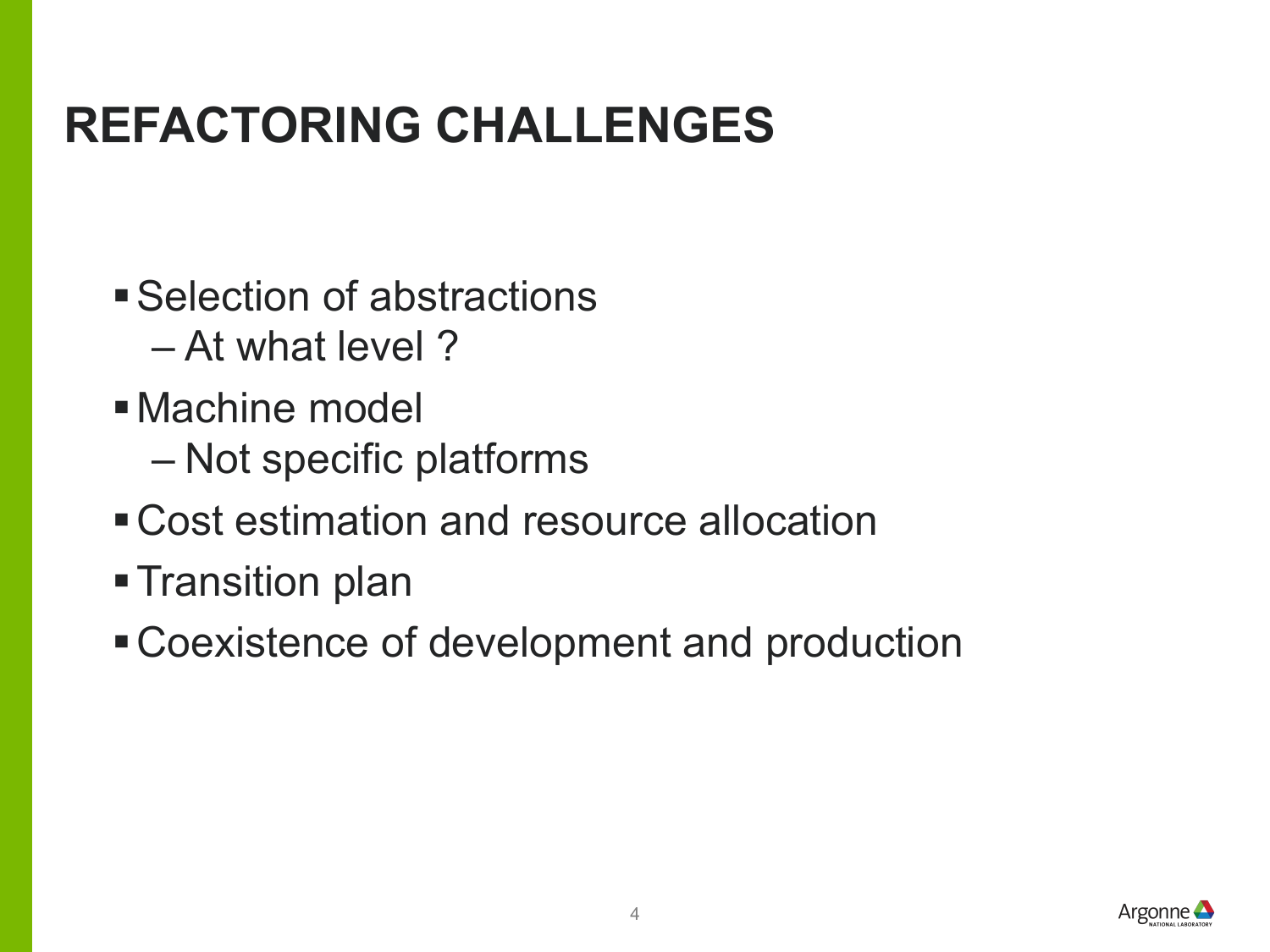## **DATA POINTS WITH ABSTRACTIONS USE**

- Good results with RAJA
	- Incremental changes to code
	- On ramp built in
	- Easy to maintain production during transition
- Figuring out how to make changes occur incrementally can be a challenge
	- But needs to happen
- May need more than one iteration – Generating a mini-app at first can be useful

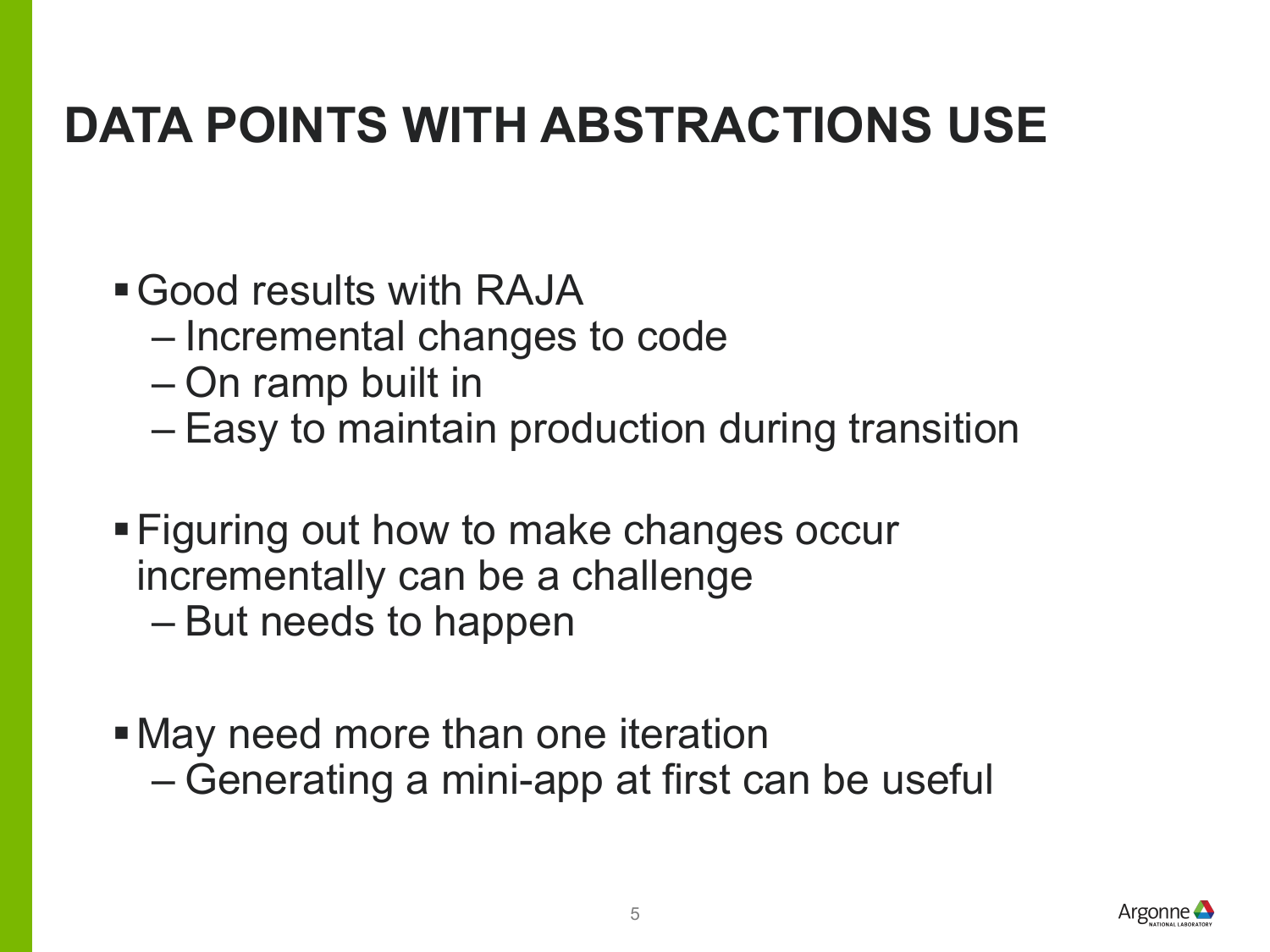# **TESTING AND VERIFICATION**

- Integral and critical part of code modification
	- Especially refactoring
- §Designing tests a critical but underappreciated activity
	- As demanding as experiment design
- **Bitwise reproducibility impossible** 
	- Differentiating between perturbations due to machine precision from a bug
- Retroactively putting in tests in legacy codes
	- Intertwined dependencies
- Coverage not just lines of code covered, but also interoperability

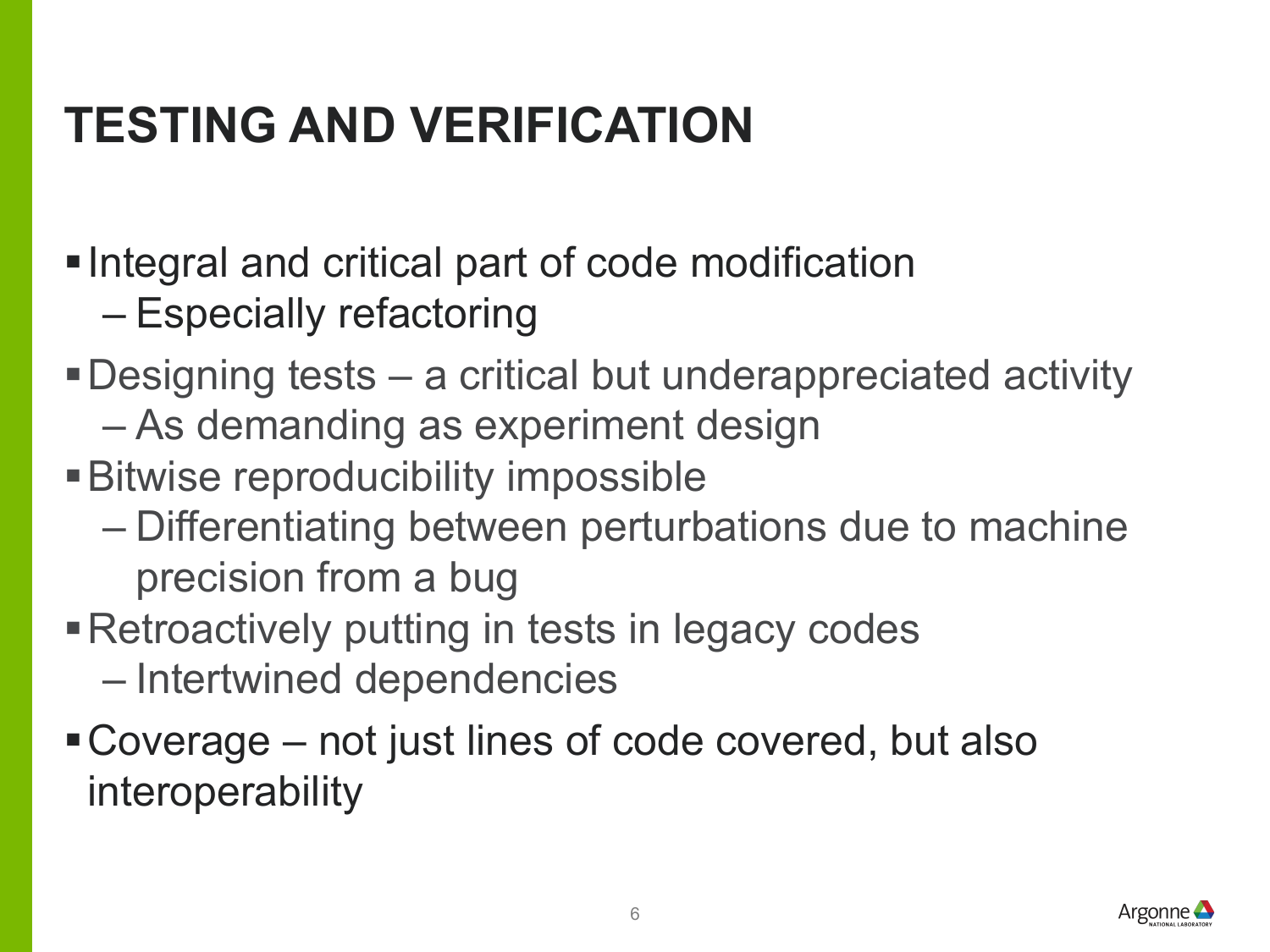# **SOME USEFUL TESTING IDEAS**

**Ideally building confidence through a pyramid**

- Unit tests at the bottom
- Higher granularity tests above
- Integration tests
- System level tests
- §Different permutations of capabilities
- Diagnostics an alternative way of gaining confidence
- Inject bugs into the code to make sure tests work
- Use a matrix to put together tests in a test suite
- Test on multiple platforms

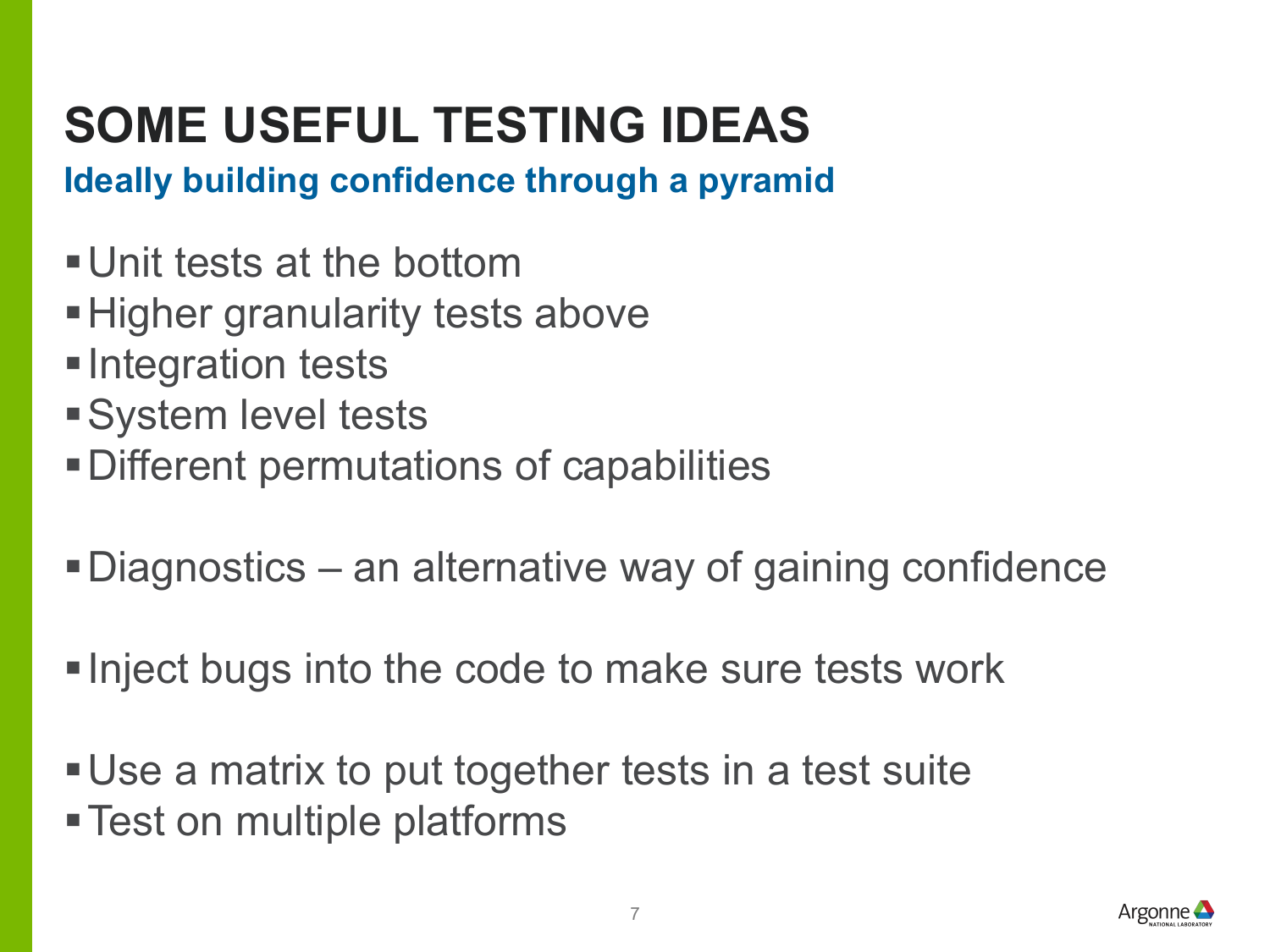# **PERFORMANCE TESTING**

- Check for performance variation in addition to correctness testing
- Easy to check catastrophic ones, much harder to catch gradual degradation
- §Blue gene was much easier than x86